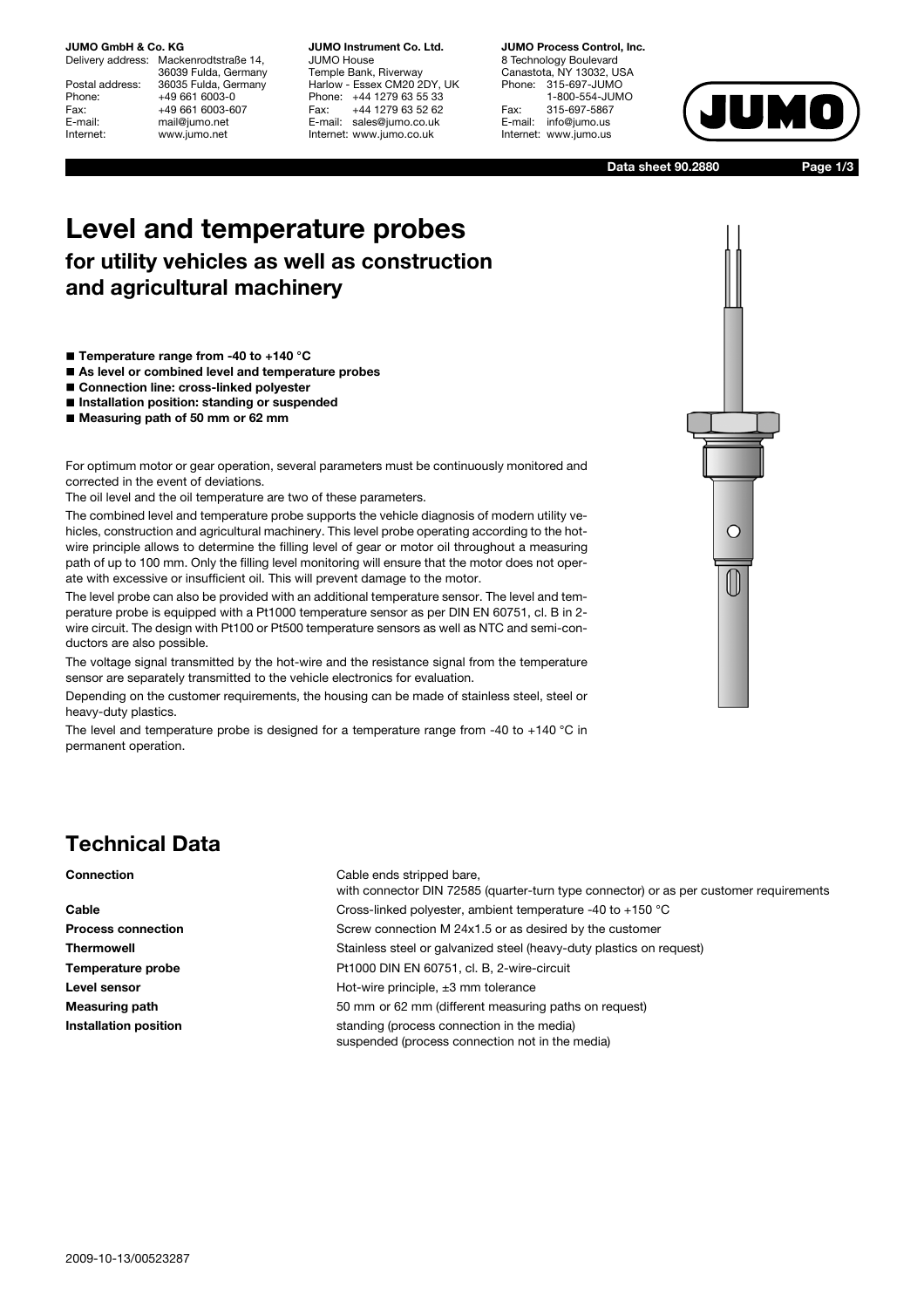### **JUMO GmbH & Co. KG**

Delivery address: Mackenrodtstraße 14, 36039 Fulda, Germany Postal address: 36035 Fulda, Germany Phone: +49 661 6003-0 Phone: +49 661 6003-0<br>Fax: +49 661 6003-607<br>E-mail: mail@jumo.net E-mail: mail@jumo.net<br>
Internet: www.jumo.net www.jumo.net

**JUMO Instrument Co. Ltd.** JUMO House Temple Bank, Riverway

Harlow - Essex CM20 2DY, UK Phone: +44 1279 63 55 33 Fax: +44 1279 63 52 62 E-mail: sales@jumo.co.uk Internet: www.jumo.co.uk

**JUMO Process Control, Inc.**

8 Technology Boulevard Canastota, NY 13032, USA Phone: 315-697-JUMO 1-800-554-JUMO Fax: 315-697-5867 E-mail: info@jumo.us Internet: www.jumo.us



**Data sheet 90.2880 Page 2/3**

### **Dimensions**



**Type 902880/10**